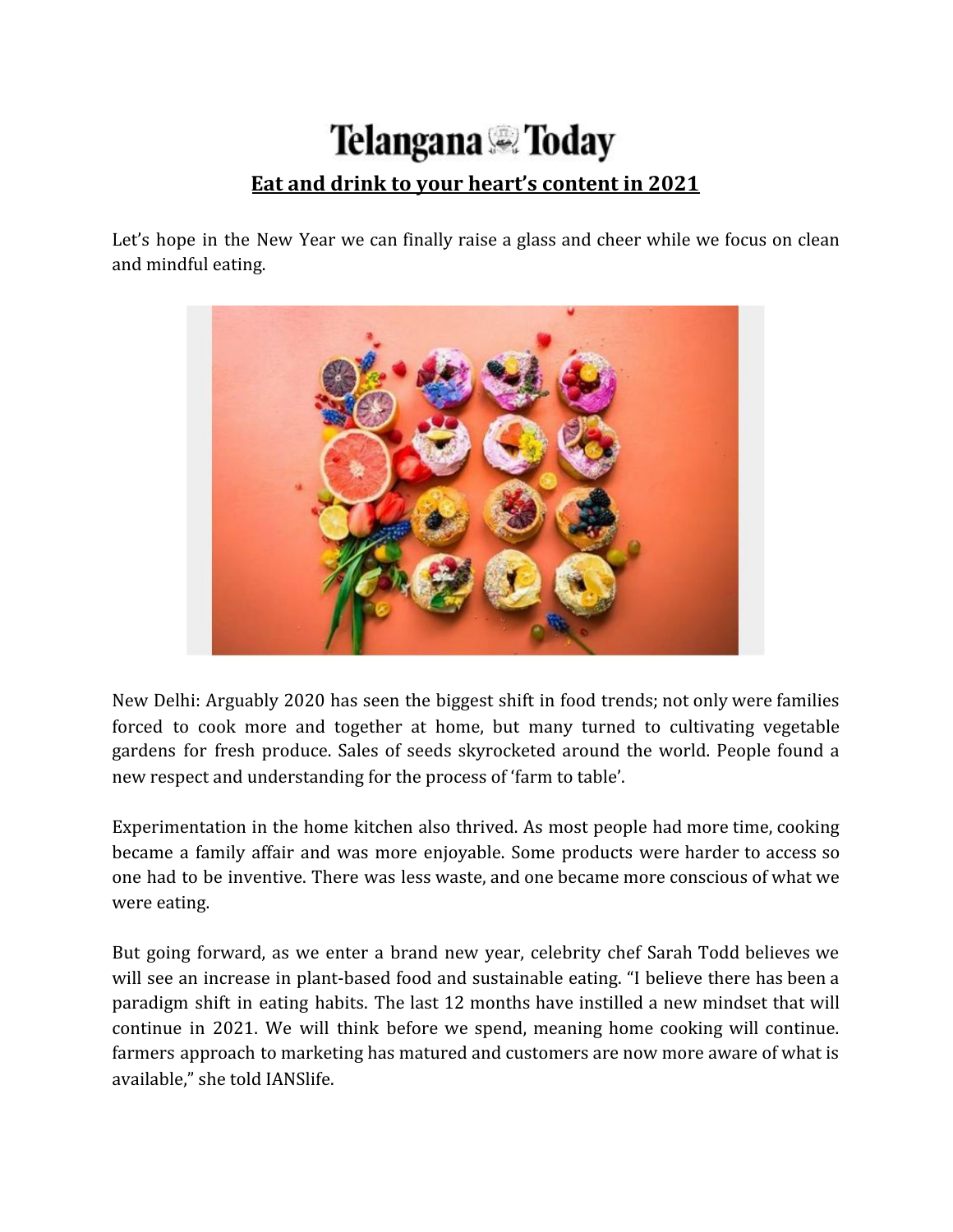Adding: "Restaurants and cafes have been the hardest hit during the pandemic which affects farmers, workers and proprietors. People are making a conscious effort to support them by eating out when they can. This will increase as confidence grows."

Chef Vineet Manocha, Vice President Culinary, Lite Bite Foods feels the year 2020 brought dramatic changes in eating and living habits with "local being the new sustainable… More and more use of local resources, produce, ingredients and equipments and focus on seasonal produce," he added. Manocha lists down a few trends to look out for in 2021:

**Healthy all the way:** Health food is totally in and immunity boosting foods are trending. The focus will be on choosing the ingredients carefully and eating well in the age of dieting. Wholesome nutritious food will be planned by us which is well balanced as per the principles of Ayurveda. Food also affects your mental health and in this age of pandemic anxiety, it's very important that we eat calming, nutritional food.

**Heirloom and ancient ingredients:** There will be a lot of experimentation on Heirloom varieties like ragi, barley, millets, teff and spelt. More and more focus will be on lost ingredients and lost recipes. Home chefs are bringing in a lot of traction on ancient recipes. It's not difficult in India to move back to sustainable heirloom ingredients as we just have to look back two generations. There is a lot of focus on reviving the old cooking methods, cookware, techniques and recipes. There is a growing appreciation for Ghee and cold-pressed seed oils which were used by our ancestors.

**Rise of neighbourhood Foodpreneurs:** With growing awareness and campaigns about "Support Local Businesses", many trained chefs will turn entrepreneurs, providing personalised, customized food solutions to limited customer base. This is also supported by the demand for "food with a story". Small menus, customised to needs, changing frequently to provide variety, local sustainability, daily subscription of meal kits, unpretentious dark kitchens etc. will get a further boost this year.

**Upcycled food:** We are all aware of the threat of food security and rising population. The severity of food wastage is catching up as a trend with the chefs. There will be a growing trend to reduce food wastage as much as possible and develop recipes which can make peels delicious. The trend does not just revolve around Blissful food from waste but also cocktails and beverages using food waste, peels and ingredients like apple pulp, orange peels etc. Blissful recipes will be a big trend in 2021.

## **Wine Trends for 2021**

Sonal Holland, India's only Master of Wine believes in the last quarter of 2020, we have finally seen some buoyancy and a pick-up in sales in the F&B industry. With sales only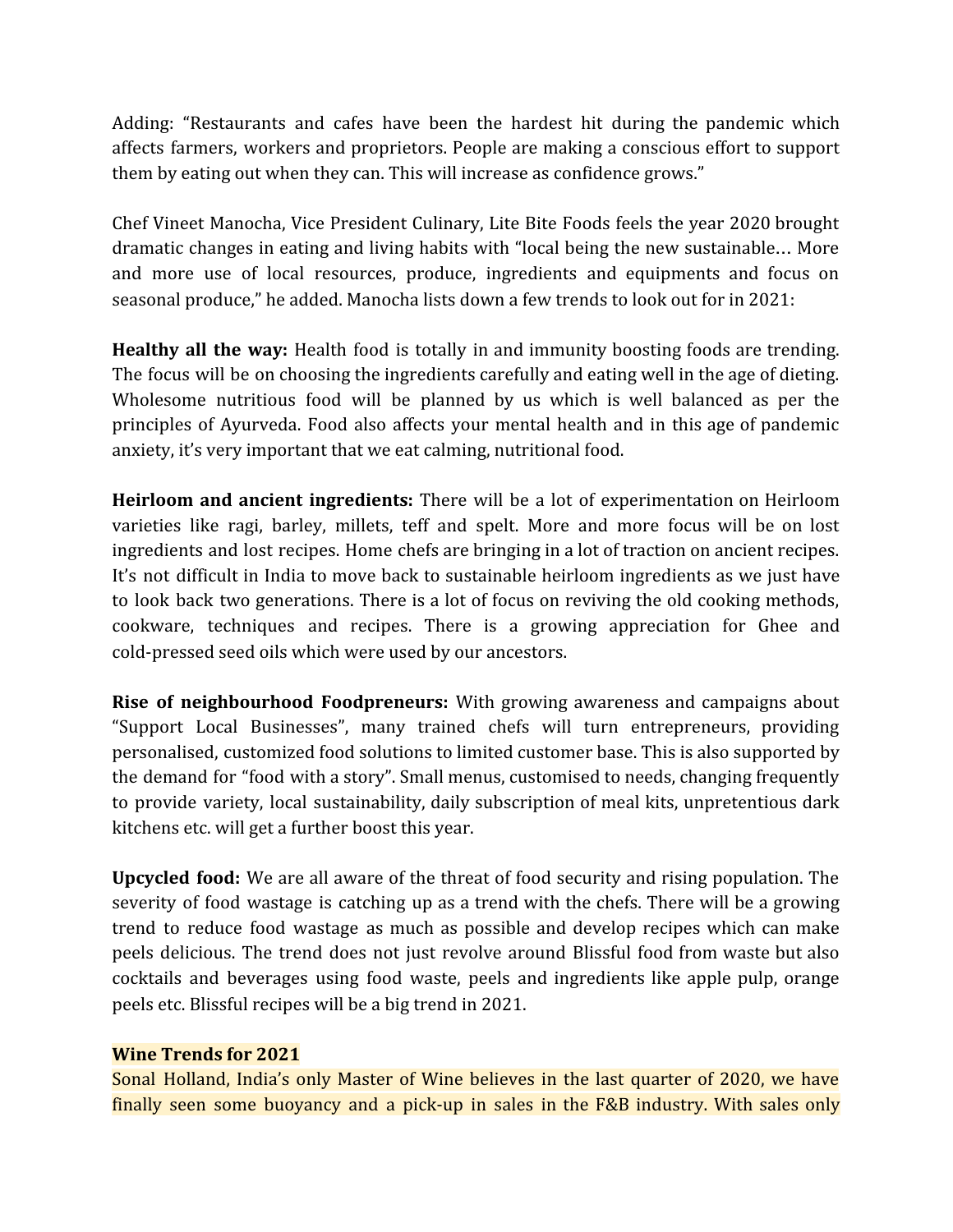opening up again in end-August, the industry has been playing catch-up ever since, to try and make back the significant losses faced over the course of the year. Keeping this in mind, her forecast for the wine trends for 2021:

**A Thirst for Knowledge:** The pandemic was marked by a steep increase in online learning – webinars, Zoom meets, Instagram Lives and more helped people worldwide bide their time, with countless resources becoming available via which people were able to to learn new skills. The wine and beverage industry also saw a lot of knowledge being shared by global experts; I predict that both consumers and professionals in the trade will continue to consume education about beverages and wine, well into the New Year.

**A Surge in Specialist Wine Stores & Online Sales:** In 2021, I see more consumers seeking out modern wine specialist stores at which to make their purchases. These are typically posh shops located within large food retail formats, shopping malls or multi-theatre complexes. They offer a wider selection of both domestic and international wines; better-informed staff; and overall, a better experience for the consumer.

Another big trend that will continue into the New Year is the purchase of alcohol online. Ever since the Government has allowed online sales of alcohol, consumers have gravitated towards this highly convenient – and pandemic-proof – way of purchasing their favourite beverages. Given that the excise department has seen such a significant dip in revenue this year, I see no reason why the Government won't continue to encourage online liquor sales into the New Year, and even longer.

**Wine –** An Affordable Luxury: In a year where the affluent haven't had a chance to spend on themselves as much, through international holidays or luxury purchases, a quick and convenient way to consume luxury is by spending on premium wines. Now more than ever, wine has become a luxury that the affluent can splurge on – I see premium wine purchases continuing through the New Year, with the wealthy even looking to trade up, and splurge more than usual on their wines and other luxury beverages.

**Wine in Cans:** With the recent introduction of wine in cans by brands like Sula and Fratelli, the Indian consumer, who is younger and not as experienced in the world of wines, will have more opportunities to try and enjoy wines in 2021. Wine in cans is a more accessible and price-sensitive way for consumers to sample the beverage, and with their introduction, the hope is that a younger, newer audience will convert to drinking wine.

**Blush & Rose Wines:** In 2021, I predict that rose still wine from regions all across the world – like French Provence, Italy, Spain and so on, will continue to rise in popularity. Rose wines are incredibly versatile, offering the lightness and freshness of a white wine,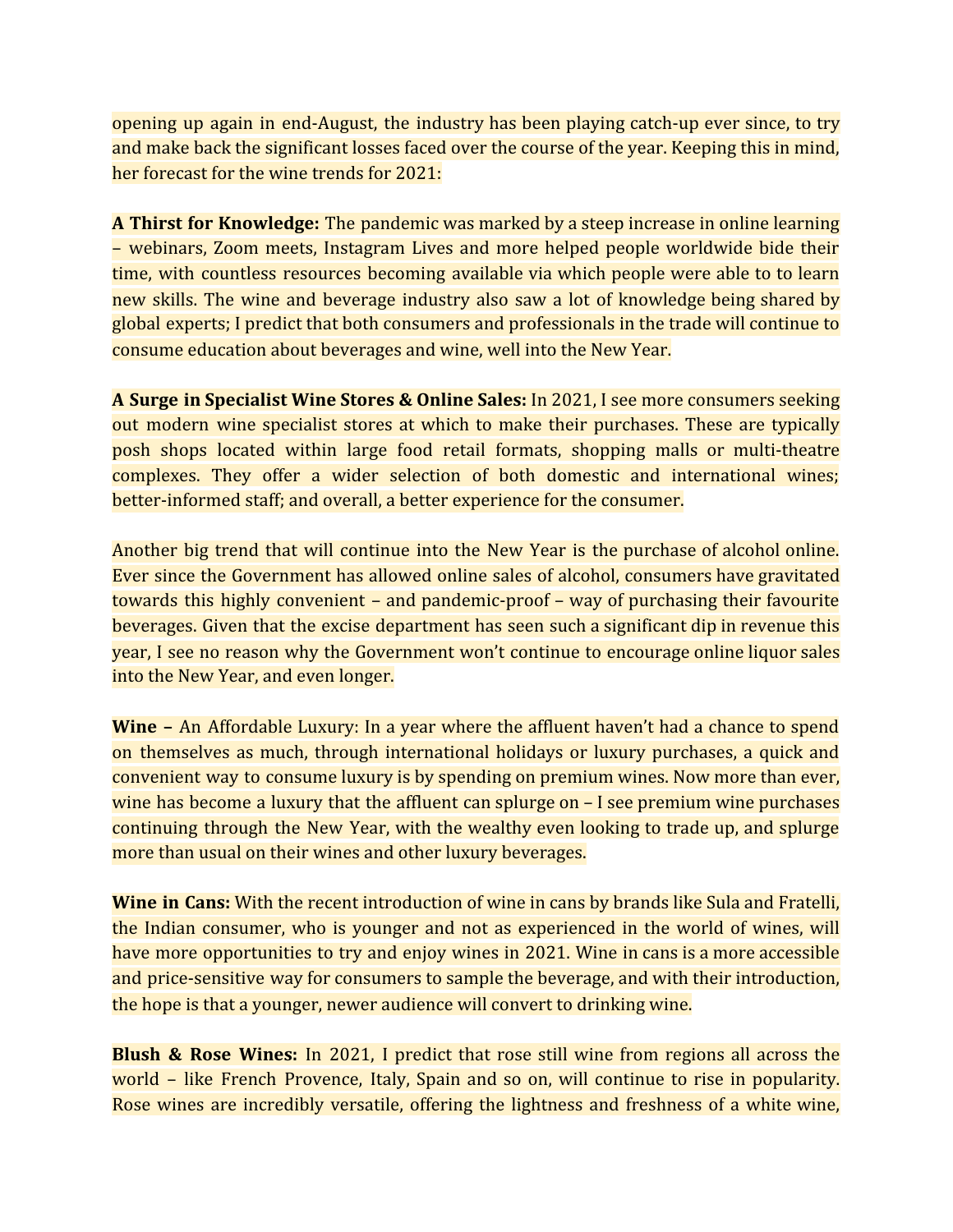but the body and fruit of a red wine. They also pair very well with vegetarian food. One variant in the rose category that will continue to enjoy popularity in the New Year is the blush-coloured styles of Moscato wines. It's a medium-sweet wine and low in alcohol, thus allowing for easy drinking. It's got great aromatics and is especially a hit among lady drinkers. As women continue to embrace wines in 2021, options like Moscato, which are perfumed, sherbet-like and not very expensive, will remain popular.

## **Dessert Trends for 2021**

In the midst of so much uncertainty in 2020, treating took centre stage as it delivered our daily dose of 'small happy'; so as we step into 2021, what better way to celebrate than by looking forward to the delicious and tantalising treats that will emerge over the next twelve months. The Baileys Treat Report 2021 compiled by Baileys, with leading food futurologist Dr. Morgaine Gaye present delicious trends for 2021.

**A Drop of Self-care** – Unsurprisingly, everyone has been indulging in a bit more self-care in 2020 and the self-care kick will continue. People will be indulging themselves in new botanical drinks that offer qualities like 'calm', 'focus', 'glow' and 'rest', and new fermented beverages like hop water; a non-alcoholic drink with a slight beer or ale taste, will be bigger than ever.

**Oat Everything** – the humble porridge oats will go centre stage as oat-based milk chocolates, ice creams, cheeses, yoghurts, and even double cream are coming our way.

**I Should Cacao!** – Cacao pulp, the bit you don't see as it's generally discarded when making chocolate, is a sweet and fruity flesh. You can also expect to see it as a flavourful alternative to coconut water, topped with eye catching edible flowers for the perfect non-alcoholic refresher.

**Japanese Indulgence** – Japan is a haven for delicious, whimsical treats that will put a smile on your face, and we'll be seeing a massive influx of Japanese inspired wonders including wobbly, fat, pillow-like pancakes and the Taiyaki fish, a soft waffle-like cones in the shape of a fish is stuffed to the gills with ice cream, sprinkles, sauces and wafers.

**Spread the Love** – Savoury spreads are getting a makeover as they turn to treats. Add a touch of luxury to toast as Sloe Gin spreads and Champagne butters will make the humble piece of bread into a meal fit for royalty.

**How's this for a glow-up?** – We're talking completely edible algae that will find its way into our favourite cocktails, giving them an incredible other-worldly appearance that will be hard to ignore. Will someone pass us a Glowtini?